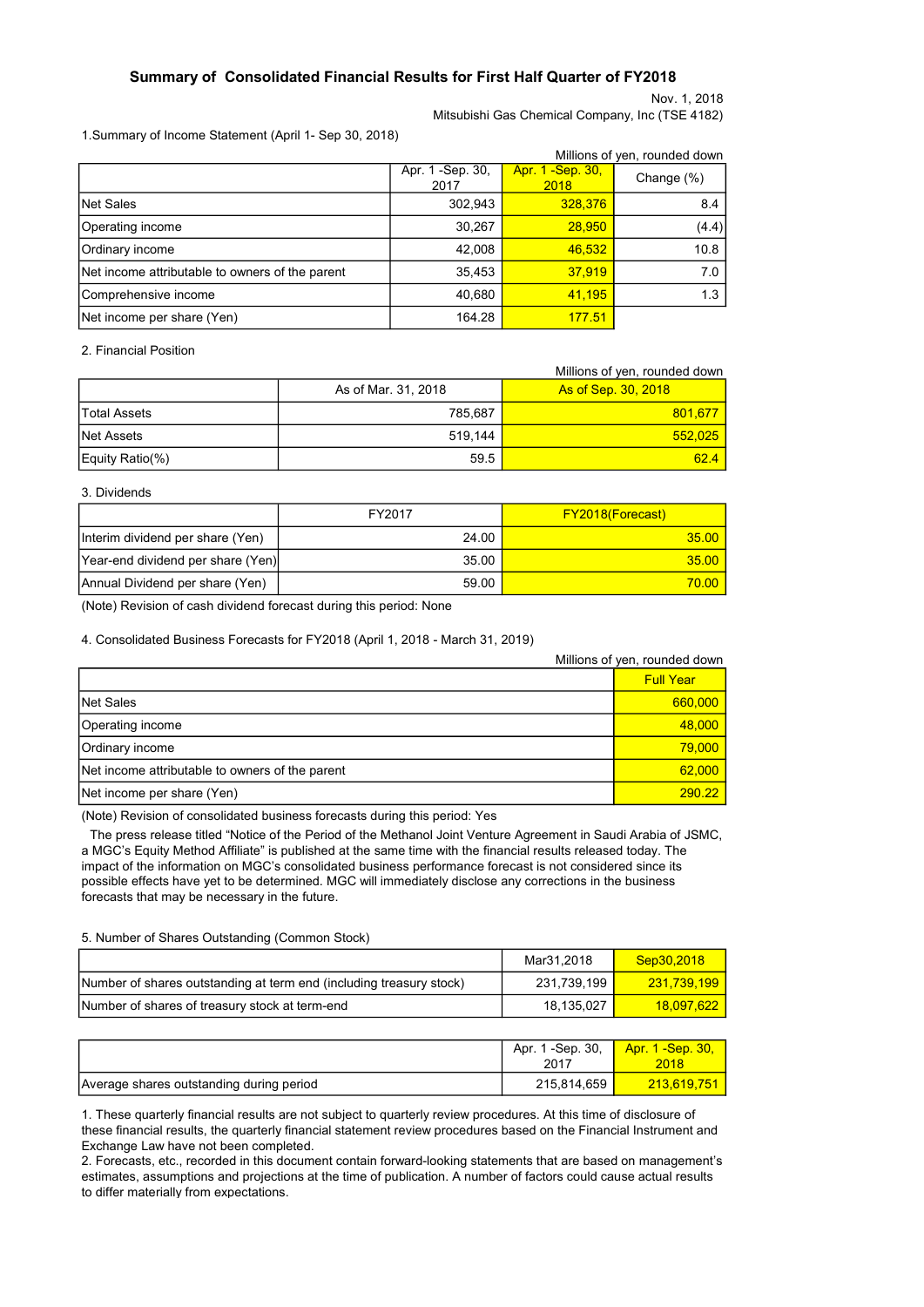# Consolidated Financial Statements

## 1. Consolidated Balance Sheets

|                                           |                     | (Millions of yen, rounded down) |
|-------------------------------------------|---------------------|---------------------------------|
|                                           | As of Mar. 31, 2018 | As of Sep. 30, 2018             |
| <b>ASSETS</b>                             |                     |                                 |
| <b>Current assets</b>                     |                     |                                 |
| Cash and deposits                         | 101,090             | 88,905                          |
| Trade notes and accounts receivable       | 165,606             | 166,367                         |
| Short-term investments securities         | 121                 | 135                             |
| Merchandise and finished goods            | 57,958              | 64,223                          |
| Work in progress                          | 11,044              | 12,642                          |
| Raw materials and supplies                | 34,750              | 35,496                          |
| Other                                     | 14,847              | 14,866                          |
| Allowance for doubtful accounts           | (1, 170)            | (1, 145)                        |
| <b>Total current assets</b>               | 384,249             | 381,490                         |
| <b>Noncurrent assets</b>                  |                     |                                 |
| Property, plant and equipment             |                     |                                 |
| Buildings and structures, net             | 80,823              | 80,240                          |
| Machinery, equipment and vehicles, net    | 81,359              | 78,477                          |
| Other, net                                | 58,535              | 65,517                          |
| Total property, plant and equipment       | 220,717             | 224,235                         |
| Intangible assets                         |                     |                                 |
| Goodwill                                  | 3,911               | 3,993                           |
| Other                                     | 4,499               | 5,097                           |
| <b>Total intangible assets</b>            | 8,411               | 9,091                           |
| <b>Investments and other assets</b>       |                     |                                 |
| Investment securities                     | 161,391             | 176,103                         |
| Other                                     | 11,471              | 11,301                          |
| Allowance for doubtful accounts           | (555)               | (545)                           |
| <b>Total investments and other assets</b> | 172,308             | 186,859                         |
| <b>Total noncurrent assets</b>            | 401,437             | 420,187                         |
| <b>Total assets</b>                       | 785,687             | 801,677                         |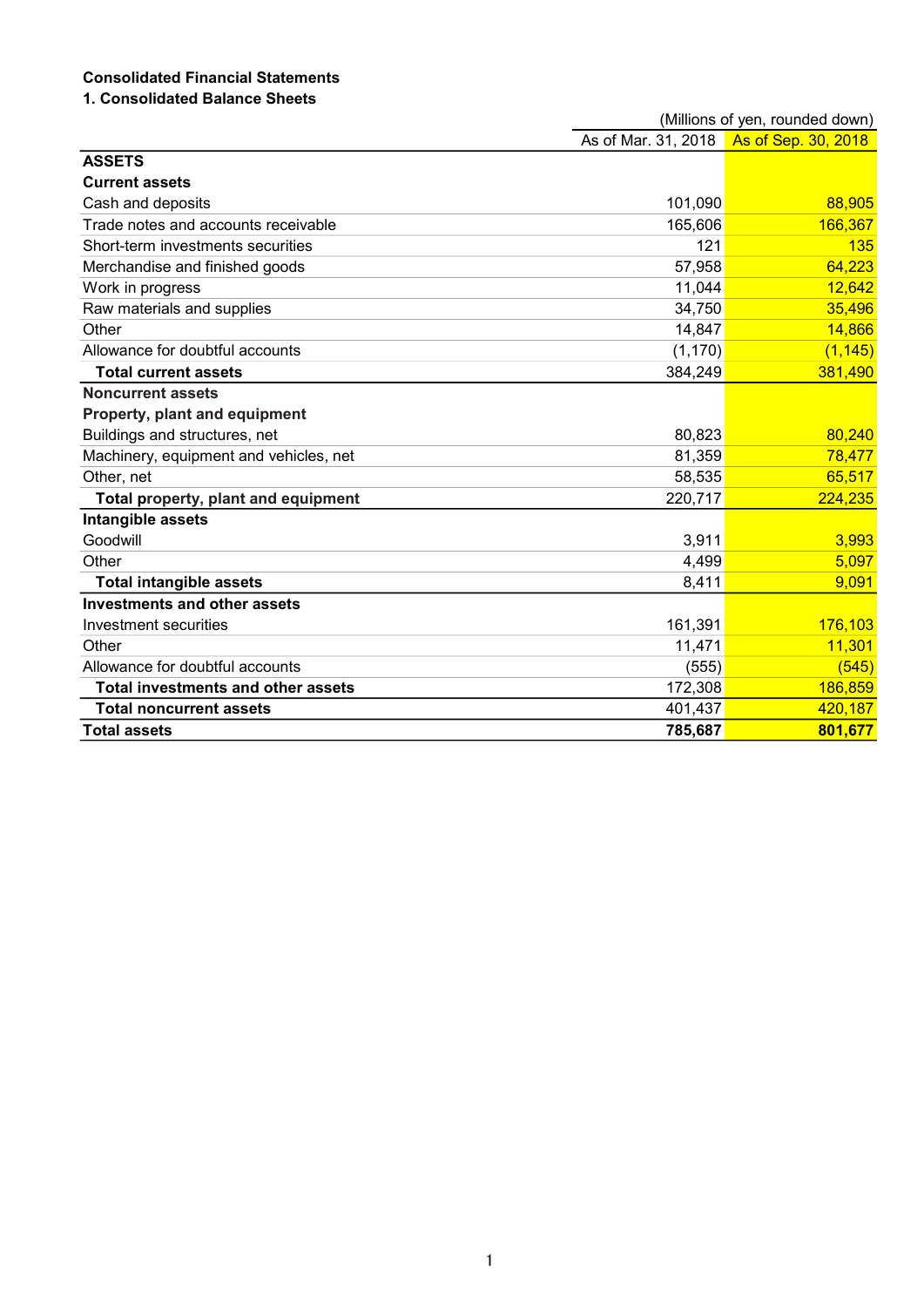## Consolidated Balance Sheets (continued)

|                                                       |                     | (Millions of yen, rounded down) |
|-------------------------------------------------------|---------------------|---------------------------------|
|                                                       | As of Mar. 31, 2018 | As of Sep. 30, 2018             |
| <b>LIABILITIES</b>                                    |                     |                                 |
| <b>Current liabilities</b>                            |                     |                                 |
| Trade notes and accounts payable                      | 88,720              | 86,351                          |
| Short-term loans payable                              | 71,155              | 57,352                          |
| Income taxes payable                                  | 4,133               | 3,576                           |
| Provision                                             | 5,643               | 5,533                           |
| Asset retirement obligations                          | 1,522               | 1,550                           |
| Other                                                 | 35,660              | 33,974                          |
| <b>Total current liabilities</b>                      | 206,835             | 188,340                         |
| <b>Noncurrent liabilities</b>                         |                     |                                 |
| Bonds payable                                         | 10,000              | 10,000                          |
| Long-term loans payable                               | 25,328              | 24,942                          |
| Provision                                             | 3,549               | 4,075                           |
| Projected benefit obligations                         | 4,592               | 4,272                           |
| Asset retirement obligations                          | 2,420               | 2,431                           |
| Other                                                 | 13,815              | 15,589                          |
| <b>Total noncurrent liabilities</b>                   | 59,707              | 61,311                          |
| <b>Total liabilities</b>                              | 266,543             | 249,651                         |
| <b>NET ASSETS</b>                                     |                     |                                 |
| <b>Shareholders' equity</b>                           |                     |                                 |
| Capital stock                                         | 41,970              | 41,970                          |
| Capital surplus                                       | 34,578              | 34,649                          |
| Retained earnings                                     | 399,033             | 429,476                         |
| Treasury stock                                        | (19,966)            | (19, 927)                       |
| <b>Total shareholders' equity</b>                     | 455,616             | 486,169                         |
| Accumulated other comprehensive income                |                     |                                 |
| Valuation difference on available-for-sale securities | 17,261              | 16,918                          |
| Deferred gains or losses on hedges                    | (0)                 | (11)                            |
| Revaluation reserve for land                          | 222                 | 222                             |
| Foreign currency translation adjustment               | (7,614)             | (4,696)                         |
| Remeasurements of defined benefit plans               | 1,878               | 1,577                           |
| Total accumulated other comprehensive                 | 11,747              | 14,010                          |
| Non controlling interest                              | 51,780              | 51,845                          |
| <b>Total net assets</b>                               | 519,144             | 552,025                         |
| <b>Total liabilities and net assets</b>               | 785,687             | 801,677                         |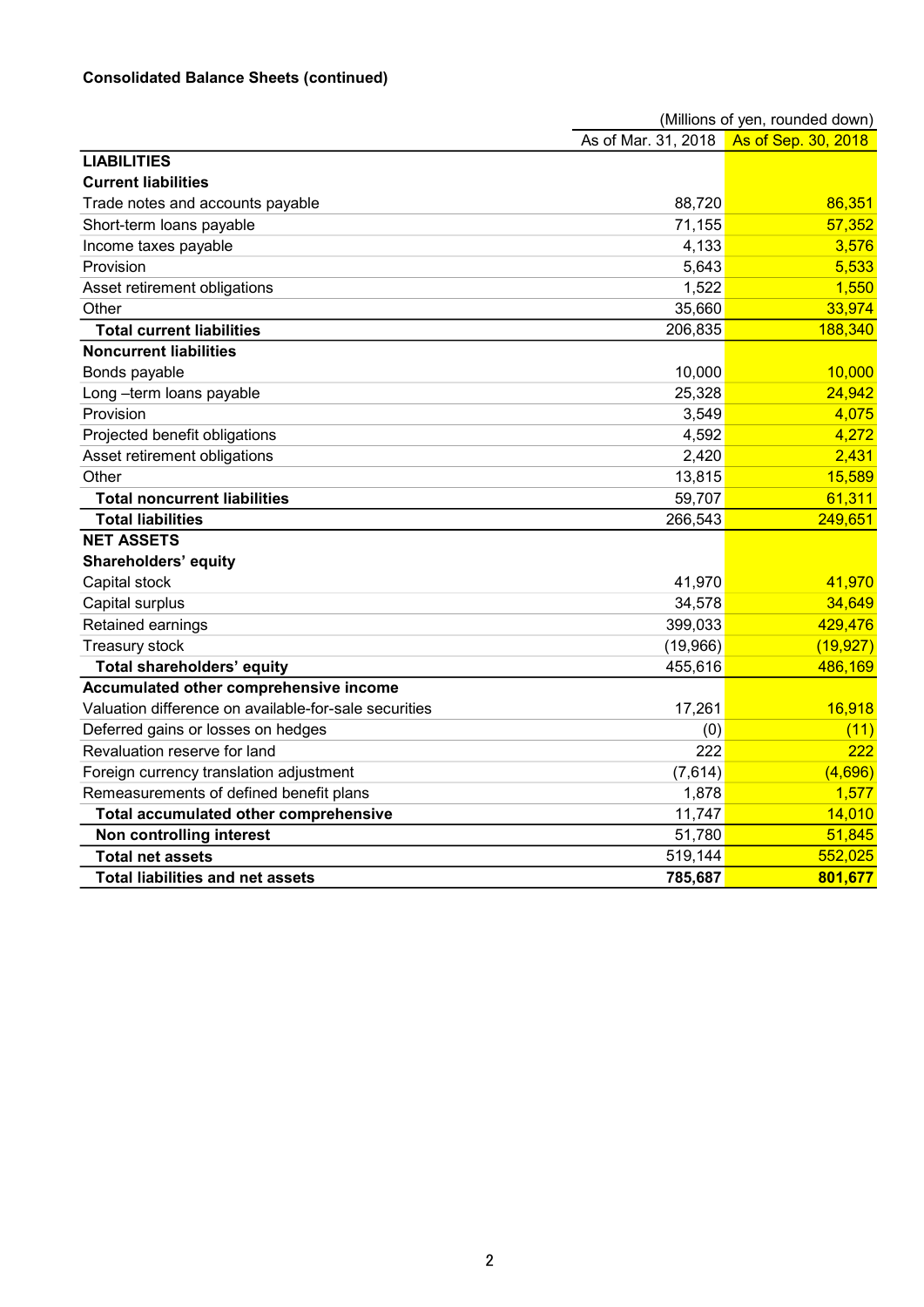## 2. Consolidated Statements of Income

|                                                      |                   | (Millions of yen, rounded down) |
|------------------------------------------------------|-------------------|---------------------------------|
|                                                      | Apr. 1 - Sep. 30, | Apr. 1 - Sep. 30,               |
|                                                      | 2017              | 2018                            |
| Net sales                                            | 302,943           | 328,376                         |
| Cost of sales                                        | 227,300           | 252,451                         |
| Gross profit                                         | 75,643            | 75,925                          |
| Selling, general and administrative expenses         | 45,375            | 46,974                          |
| Operating income                                     | 30,267            | 28,950                          |
| Non-operating income                                 |                   |                                 |
| Interest income                                      | 201               | 286                             |
| Dividend income                                      | 1,425             | 1,509                           |
| Equity in earnings of affiliates                     | 10,499            | 17,270                          |
| Other                                                | 2,348             | 1,711                           |
| Total non-operating income                           | 14,475            | 20,777                          |
| <b>Non-operating expenses</b>                        |                   |                                 |
| Interest expense                                     | 527               | 545                             |
| Personnel expenses for seconded employees            | 751               | 897                             |
| Rent expenses                                        | 551               | 791                             |
| Other                                                | 903               | 961                             |
| Total non-operating expenses                         | 2,734             | 3,195                           |
| Ordinary income                                      | 42,008            | 46,532                          |
| <b>Extraordinary income</b>                          |                   |                                 |
| Gain on sales of investment securities               | 893               | 859                             |
| Gain on sales of non-current assets                  |                   | 714                             |
| Total extraordinary income                           | 893               | 1,573                           |
| <b>Extraordinary losses</b>                          |                   |                                 |
| Provision for loss on guarantees                     |                   | 631                             |
| Loss on valuation of investment securities           | 356               | 374                             |
| Loss on disposal of non-current assets               | 154               |                                 |
| Total extraordinary losses                           | 511               | 1,005                           |
| Income before income taxes, etc.                     | 42,391            | 47,101                          |
| Income taxes, etc.                                   | 4,154             | 7,129                           |
| Net income                                           | 38,237            | 39,971                          |
| Net income attributable to non-controlling interests | 2,783             | 2,052                           |
| Net income attributable to owners of the parent      | 35,453            | 37,919                          |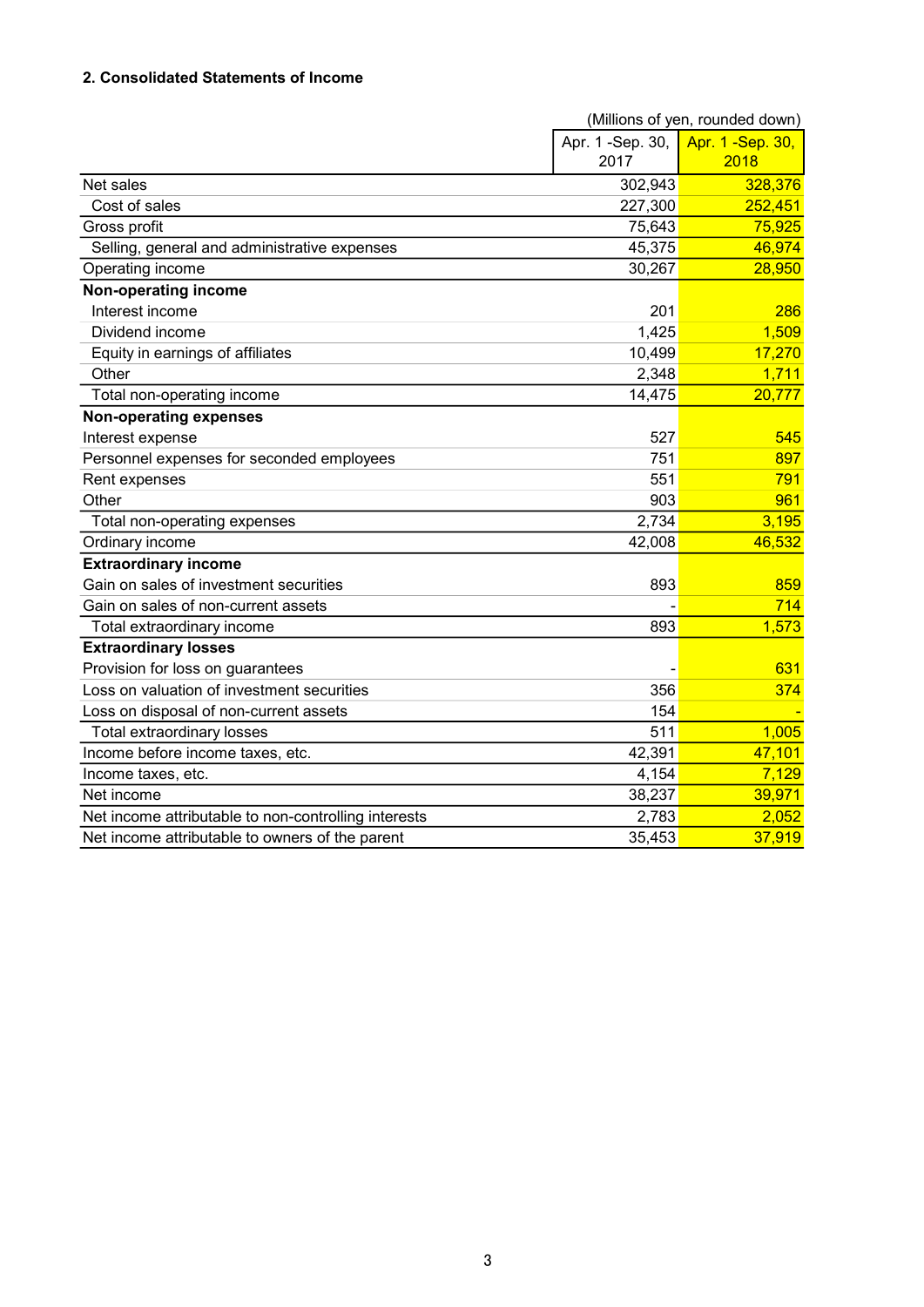### (Consolidated Statements of Comprehensive Income)

|                                                                                     |                           | (Millions of yen, rounded down) |
|-------------------------------------------------------------------------------------|---------------------------|---------------------------------|
|                                                                                     | Apr. 1 - Sep. 30,<br>2017 | Apr. 1 - Sep. 30,<br>2018       |
| Net income                                                                          | 38,237                    | 39.971                          |
| Other comprehensive Income                                                          |                           |                                 |
| Valuation difference on available-for-sale securities                               | 552                       | <u>(322)</u>                    |
| Deferred gains or losses on hedges                                                  | (3)                       | (12)                            |
| Foreign currency statements translation adjustment                                  | 1,388                     | (1, 324)                        |
| Remeasurements of defined benefit plans                                             | (72)                      | (284)                           |
| Share of other comprehensive income of associates accounted for using equity method | 577                       | 3,168                           |
| Total other comprehensive Income                                                    | 2,443                     | 1.224                           |
| Comprehensive income                                                                | 40,680                    | 41,195                          |
| Comprehensive income attributable to owners of the parent                           | 37,669                    | 40,182                          |
| Comprehensive income attributable to non-controlling interests                      | 3,011                     | 1.012                           |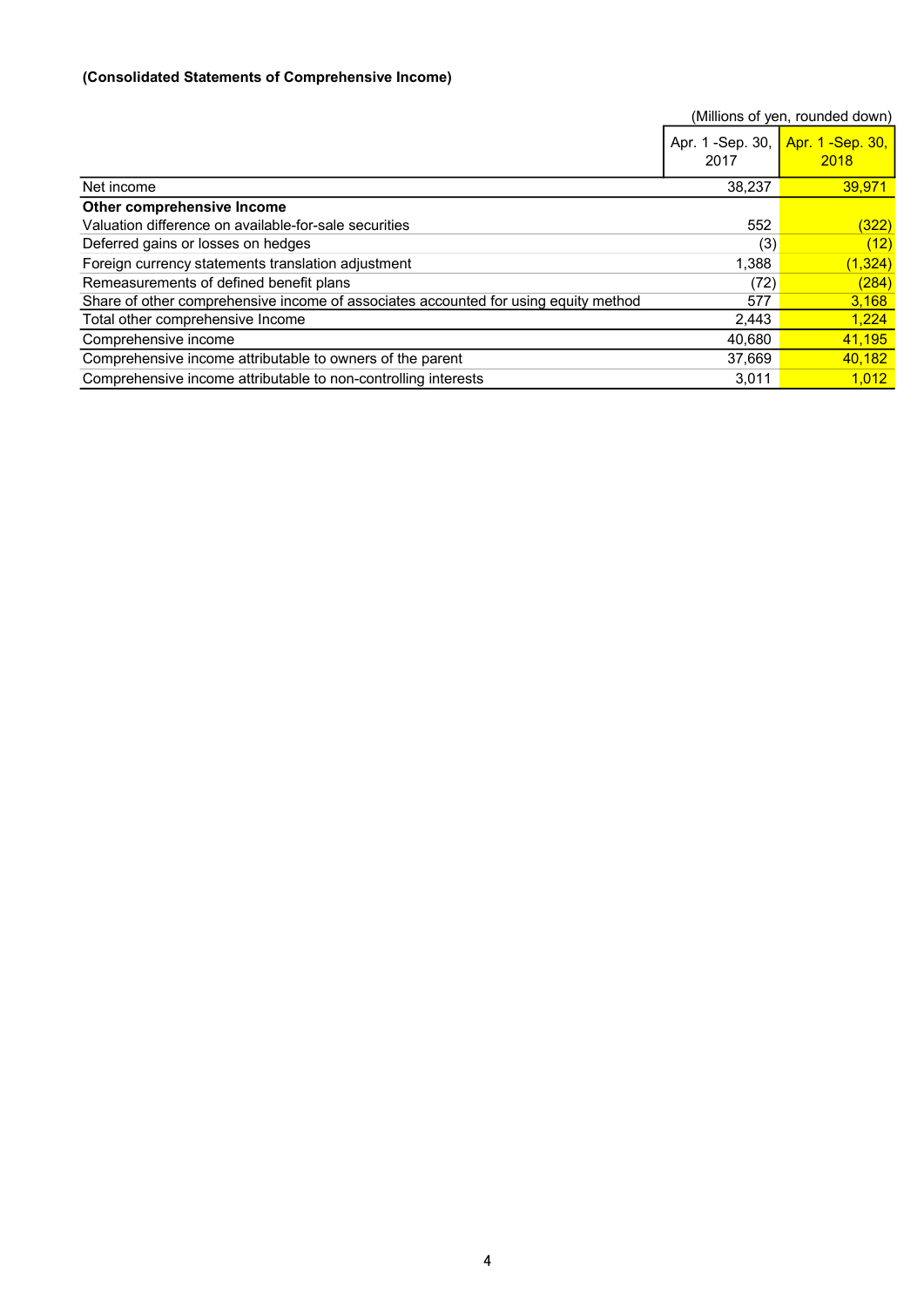### 3.Segment Information

|                         |                                           |                                                                                             |         |              |        |         |        | (Billions of yen, rounded down) |           |        |        |            |             |
|-------------------------|-------------------------------------------|---------------------------------------------------------------------------------------------|---------|--------------|--------|---------|--------|---------------------------------|-----------|--------|--------|------------|-------------|
|                         |                                           | FY 2017                                                                                     | FY 2018 |              |        |         | FY2017 | FY 2018                         |           |        |        |            |             |
|                         |                                           |                                                                                             | 1H      |              | 1H     | Change  |        | Full Year                       | Full Year |        |        |            |             |
|                         |                                           |                                                                                             |         |              |        |         |        | Result                          | Forecast  |        |        |            |             |
| Net sales               |                                           |                                                                                             |         | 302.9        | 328.3  | 25.4    |        | 635.9                           | 660.0     |        |        |            |             |
|                         | <b>Natural Gas Chemicals</b>              |                                                                                             |         | 78.9         | 92.5   | 13.6    |        | 174.7                           | 190.0     |        |        |            |             |
|                         | <b>Aromatic Chemicals</b>                 |                                                                                             |         | 105.0        | 107.3  | 2.2     |        | 213.1                           | 215.2     |        |        |            |             |
|                         | <b>Specialty Chemicals</b>                |                                                                                             |         | 97.9         | 106.1  | 8.1     |        | 205.0                           | 213.4     |        |        |            |             |
|                         | Information and Advanced Materials        |                                                                                             |         | 25.2         | 27.1   | 1.9     |        | 52.7                            |           | 52.2   |        |            |             |
|                         | Other and Adjustment                      |                                                                                             |         | (4.3)        | (4.8)  | (0.5)   |        | (9.8)                           |           | (10.9) |        |            |             |
| Operating income (loss) |                                           |                                                                                             |         | 30.2         | 28.9   | (1.3)   |        | 62.7                            |           | 48.0   |        |            |             |
|                         | Natural Gas Chemicals                     |                                                                                             |         | 1.8          | 3.2    | $1.4$   |        | 5.4                             |           | 4.8    |        |            |             |
|                         | <b>Aromatic Chemicals</b>                 |                                                                                             |         | 13.9         | 10.1   | (3.7)   |        | 25.6                            |           | 17.3   |        |            |             |
|                         | <b>Specialty Chemicals</b>                |                                                                                             |         | 13.4         | 14.1   | 0.7     |        | 29.6                            |           | 24.0   |        |            |             |
|                         | <b>Information and Advanced Materials</b> |                                                                                             |         | 2.0          | 2.5    | 0.4     |        | 4.2                             |           | 4.5    |        |            |             |
|                         | Other and Adjustment                      |                                                                                             |         | (0.9)        | (1.1)  | (0.2)   |        | (2.2)                           |           | (2.7)  |        |            |             |
| Non-operating profit    |                                           |                                                                                             |         | 11.7         | 17.5   | 5.8     |        | 17.9                            |           | 31.0   |        |            |             |
| Ordinary income         |                                           |                                                                                             |         | 42.0         | 46.5   | 4.5     | 80.7   |                                 | 79.0      |        |        |            |             |
|                         | <b>Natural Gas Chemicals</b>              |                                                                                             |         | 8.2          | 15.7   | 7.4     |        | 14.2                            |           | 28.4   |        |            |             |
|                         | <b>Aromatic Chemicals</b>                 |                                                                                             |         | 13.5         | 9.7    | (3.7)   |        | 24.5                            |           | 16.4   |        |            |             |
|                         | <b>Specialty Chemicals</b>                |                                                                                             |         | 17.8<br>17.2 |        | 0.6     |        | 37.9                            |           | 29.4   |        |            |             |
|                         | Information and Advanced Materials        |                                                                                             |         | 2.9          | 3.0    |         | 0.0    | 5.5                             |           | 5.6    |        |            |             |
|                         | Other and Adjustment                      |                                                                                             |         | 0.0          | 0.1    | $0.0\,$ |        | (1.6)                           |           | (0.9)  |        |            |             |
|                         |                                           |                                                                                             |         |              |        |         |        |                                 |           |        |        |            |             |
| 4. Other Information 1  |                                           |                                                                                             |         |              |        |         |        |                                 |           |        |        |            |             |
|                         |                                           |                                                                                             | FY2014  | FY2015       |        | FY2016  | FY2017 | FY2018<br>Forecast              |           |        |        |            |             |
|                         | Investments                               | Full year                                                                                   | 22.2    | 30.5         |        | 35.0    | 30.9   | 45.0                            |           |        |        |            |             |
|                         | (Billions of yen)                         | 1H                                                                                          | 10.3    | 14.9         |        | 13.7    | 13.9   | 18.6                            |           |        |        |            |             |
|                         | Depreciation & amortization               | Full year                                                                                   | 23.7    | 26.7         |        | 25.6    | 27.0   | 27.0                            |           |        |        |            |             |
|                         | (Billions of yen)                         | 1H                                                                                          | 11.5    | 13.1         |        | 12.2    | 13.1   | 13.5                            |           |        |        |            |             |
|                         | R&D expenditures                          | Full year                                                                                   | 16.8    | 18.9         |        | 19.2    | 18.9   | 20.0                            |           |        |        |            |             |
|                         | (Billions of yen)                         | 1H                                                                                          | 8.0     | 9.2          |        | 9.6     |        | 9.5                             | 9.1       |        |        |            |             |
|                         | Number of Staff                           | Year-end                                                                                    | 8,254   | 8,176        |        | 8,034   | 8,009  | 8,172                           |           |        |        |            |             |
|                         | ROA (Ordinary income)                     |                                                                                             | 5.8%    | 5.9%         |        | 8.4%    | 10.6%  | 9.8%                            |           |        |        |            |             |
|                         | ROE (Net income)                          |                                                                                             | 12.6%   | 9.0%         |        | 12.0%   | 13.6%  | 12.7%                           |           |        |        |            |             |
|                         |                                           |                                                                                             |         |              |        |         |        |                                 |           |        |        |            |             |
| 5. Other Information 2  |                                           |                                                                                             |         |              |        |         |        |                                 |           |        |        |            |             |
|                         |                                           | FY2014                                                                                      |         |              | FY2015 |         |        | FY2016                          |           |        | FY2017 |            | FY2018      |
|                         |                                           | Result                                                                                      |         |              | Result |         |        | Result                          |           |        | Result | Result     | Forecast    |
|                         |                                           | First half Second half Eirst half Second half Eirst half Second half Eirst half Second half |         |              |        |         |        |                                 |           |        |        | First half | Second half |

#### 4.Other Information 1

|                             |           | FY2014 | FY2015 | FY2016 | FY2017 | FY2018<br>Forecast |
|-----------------------------|-----------|--------|--------|--------|--------|--------------------|
| Investments                 | Full year | 22.2   | 30.5   | 35.0   | 30.9   | 45.0               |
| (Billions of yen)           | 1H        | 10.3   | 14.9   | 13.7   | 13.9   | 18.6               |
| Depreciation & amortization | Full year | 23.7   | 26.7   | 25.6   | 27.0   | 27.0               |
| (Billions of yen)           | 1H        | 11.5   | 13.1   | 12.2   | 13.1   | 13.5               |
| R&D expenditures            | Full year | 16.8   | 18.9   | 19.2   | 18.9   | 20.0               |
| (Billions of yen)           | 1H        | 8.0    | 9.2    | 9.6    | 9.5    | 9.1                |
| Number of Staff             | Year-end  | 8.254  | 8.176  | 8,034  | 8.009  | 8,172              |
| ROA (Ordinary income)       |           | 5.8%   | 5.9%   | 8.4%   | 10.6%  | 9.8%               |
| ROE (Net income)            |           | 12.6%  | 9.0%   | 12.0%  | 13.6%  | 12.7%              |

#### 5.Other Information 2

| Ordinary income                                                         |              |              | 42.0         | 46.5         | $4.5\,$      | 80.7               | 79.0         |              |              |             |
|-------------------------------------------------------------------------|--------------|--------------|--------------|--------------|--------------|--------------------|--------------|--------------|--------------|-------------|
| Natural Gas Chemicals                                                   |              |              | 8.2          | 15.7         | $7.4$        | 14.2               | 28.4         |              |              |             |
| <b>Aromatic Chemicals</b>                                               |              |              | 13.5         | 9.7          | (3.7)        | 24.5               | 16.4         |              |              |             |
| <b>Specialty Chemicals</b>                                              |              |              | 17.2         | 17.8         | 0.6          | 37.9               | 29.4         |              |              |             |
| Information and Advanced Materials                                      |              |              | 2.9          | 3.0          | $0.0\,$      | 5.5                | $5.6\,$      |              |              |             |
| Other and Adjustment                                                    |              |              | 0.0          | 0.1          | 0.0          | (1.6)              | (0.9)        |              |              |             |
|                                                                         |              |              |              |              |              |                    |              |              |              |             |
| 4. Other Information 1                                                  |              |              |              |              |              |                    |              |              |              |             |
|                                                                         |              | FY2014       | FY2015       | FY2016       | FY2017       | FY2018<br>Forecast |              |              |              |             |
| Investments                                                             | Full year    | 22.2         | 30.5         | 35.0         | 30.9         | 45.0               |              |              |              |             |
| (Billions of yen)                                                       | 1H           | 10.3         | 14.9         | 13.7         | 13.9         | 18.6               |              |              |              |             |
| Depreciation & amortization                                             | Full year    | 23.7         | 26.7         | 25.6         | 27.0         | 27.0               |              |              |              |             |
| (Billions of yen)                                                       | 1H           | 11.5         | 13.1         | 12.2         | 13.1         | 13.5               |              |              |              |             |
| R&D expenditures                                                        | Full year    | 16.8         | 18.9         | 19.2         | 18.9         | 20.0               |              |              |              |             |
| (Billions of yen)                                                       | 1H           | 8.0          | 9.2          | 9.6          | 9.5          | 9.1                |              |              |              |             |
| Number of Staff                                                         | Year-end     | 8,254        | 8,176        | 8,034        | 8,009        | 8,172              |              |              |              |             |
| ROA (Ordinary income)                                                   |              | 5.8%         | 5.9%         | 8.4%         | 10.6%        | 9.8%               |              |              |              |             |
| ROE (Net income)                                                        |              | 12.6%        | 9.0%         | 12.0%        | 13.6%        | 12.7%              |              |              |              |             |
| 5. Other Information 2                                                  |              |              |              |              |              |                    |              |              |              |             |
|                                                                         | FY2014       |              |              | FY2015       |              | FY2016             |              | FY2017       |              | FY2018      |
| Result                                                                  |              |              |              | Result       |              | Result             |              | Result       | Result       | Forecast    |
| Exchange Rate                                                           | First half   | Second half  | First half   | Second half  | First half   | Second half        | First half   | Second hal   | First half   | Second half |
| (JPY/USD, Average)                                                      | 103          | 117          | 122          | 118          | 105          | 112                | 111          | 111          | 110          | 110         |
| Exchange Rate<br>(JPY/EUR, Average)                                     | 139          | 139          | 135          | 130          | 118          | 119                | 126          | 133          | 130          | 130         |
| crude oil (Dubai)<br>(USD/BBL)                                          | 104          | 63           | 56           | 36           | 43           | 51                 | 50           | 62           | 73           | 80          |
| Methanol (USD/MT, Asian<br>average spot price)                          | 432          | 358          | 301          | 230          | 230          | 327                | 296          | 381          | 408          | 390         |
| Mixed Xylene<br>(USD/MT)                                                | 1,100        | 730          | 740          | 630          | 660          | 680                | 650          | 725          | 845          | 910         |
| <b>Bisphenol A</b><br>(USD/MT)*                                         | 1,600        | 1,200        | 950          | 850          | 1,000        | 1,000              | 1,100        | 1,200        | 1,600        | 1,500       |
|                                                                         | $\sim$ 2,000 | ~1,900       | $\sim$ 1,500 | $\sim$ 1,100 | $\sim$ 1,200 | ~1,400             | $\sim$ 1,300 | $\sim$ 1,700 | $\sim$ 1,900 | ~1,800      |
| Polycarbonate<br>$(USD/MT)^*$                                           | 2,500        | 2,300        | 2,100        | 2,000        | 2,200        | 2,400              | 2,500        | 2,900        | 2,700        | 2,200       |
|                                                                         | $\sim$ 2,700 | $\sim$ 2,700 | $\sim$ 2,650 | ~2,400       | $\sim$ 2,500 | $\sim$ 2,800       | $\sim$ 2,900 | ~1,000       | $-3,800$     | $-2,800$    |
| *Describe the minimum and maximum values during the period              |              |              |              |              |              |                    |              |              |              |             |
|                                                                         |              |              |              |              |              |                    |              |              |              |             |
| lote: Methanol price forecasts are expressed for the following periods. |              |              |              |              |              |                    |              |              |              |             |
| FY2014:                                                                 |              |              |              |              |              |                    |              |              |              |             |

 FY2014: 1H:January-June 2H:July-December FY2015: 1H:April-September

2H:October-March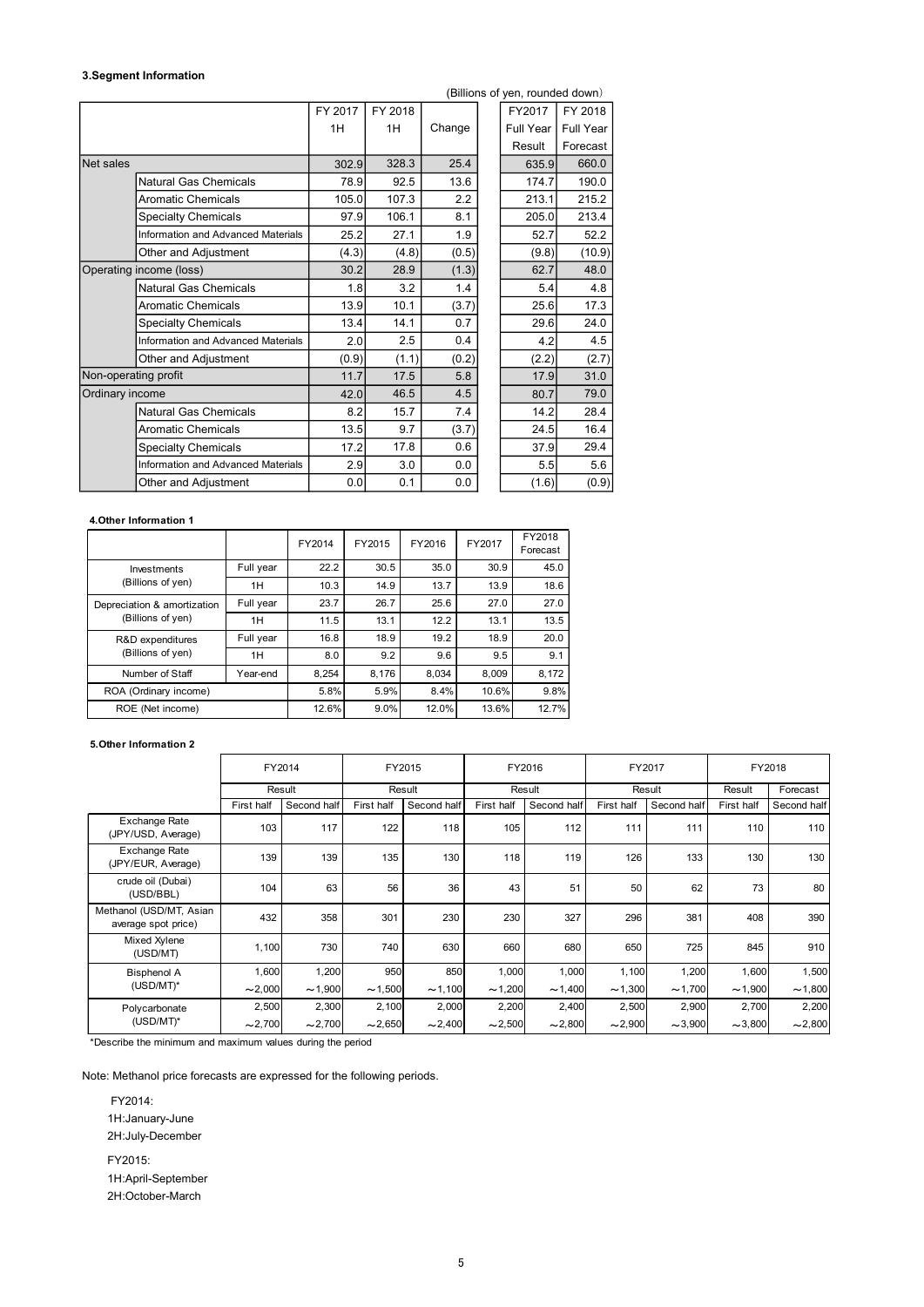## **Qualitative Information**

|                                      |             |                    | (Billions of yen) |
|--------------------------------------|-------------|--------------------|-------------------|
|                                      | FY2017 / 1H | <b>FY2018 / 1H</b> | Change            |
| Net sales                            | 302.9       | 328.3              | 25.4              |
| Operating income                     | 30.2        | 28.9               | (1.3)             |
| Ordinary income                      | 42.0        | 46.5               | 4.5               |
| Net income attributable to owners of | 35.4        | 37.9               | 2.4               |
| the parent                           |             |                    |                   |

# **Consolidated Business Results for This Period Overview of Results**

During the first six months of the fiscal year ending March 2019 (April 1 - September 30, 2018), the world economy has continued to show signs of a slow recovery. However, concerns over trade friction, rising crude oil prices and the financial and capital markets added to economic uncertainty. The Japanese economy also manifested signs of a slow recovery. Despite increased costs for production and logistics due to higher crude oil prices and a labor shortage, employment and private income continued to improve.

The MGC Group benefited from generally brisk demand and continued high levels of methanol market prices. At the same time, however, the Group saw changes in the environment. While raw material and fuel prices increased, market prices of polycarbonates and purified isophthalic acid began to decline after remaining at high levels.

Against this backdrop, the MGC Group followed the Group Vision of "Creating values to share with society" in a bid to improve its corporate value. In the first fiscal year of the MGC Advance 2020 Medium-term Management Plan, the Group moved ahead with the plan's basic policies: "strengthening the earning power of existing businesses with a focus on the core businesses," "creating and developing new businesses" and "implementing investment strategies to form an optimal business portfolio."

The MGC Group increased net sales compared with the corresponding period of the previous year, primarily because the market prices of methanol maintained high levels and sales volumes remained solid as a whole.

Operating income fell from the same six-month period last year. While polycarbonate market prices were higher and sales volumes for specialty polycarbonates and BT materials increased, foamed plastics suffered from higher fuel and raw material prices and the market prices of purified isophthalic acid declined.

Overseas methanol producing companies and engineering plastics affiliates contributed to increasing equity in earnings of affiliates, resulting in a gain in ordinary income.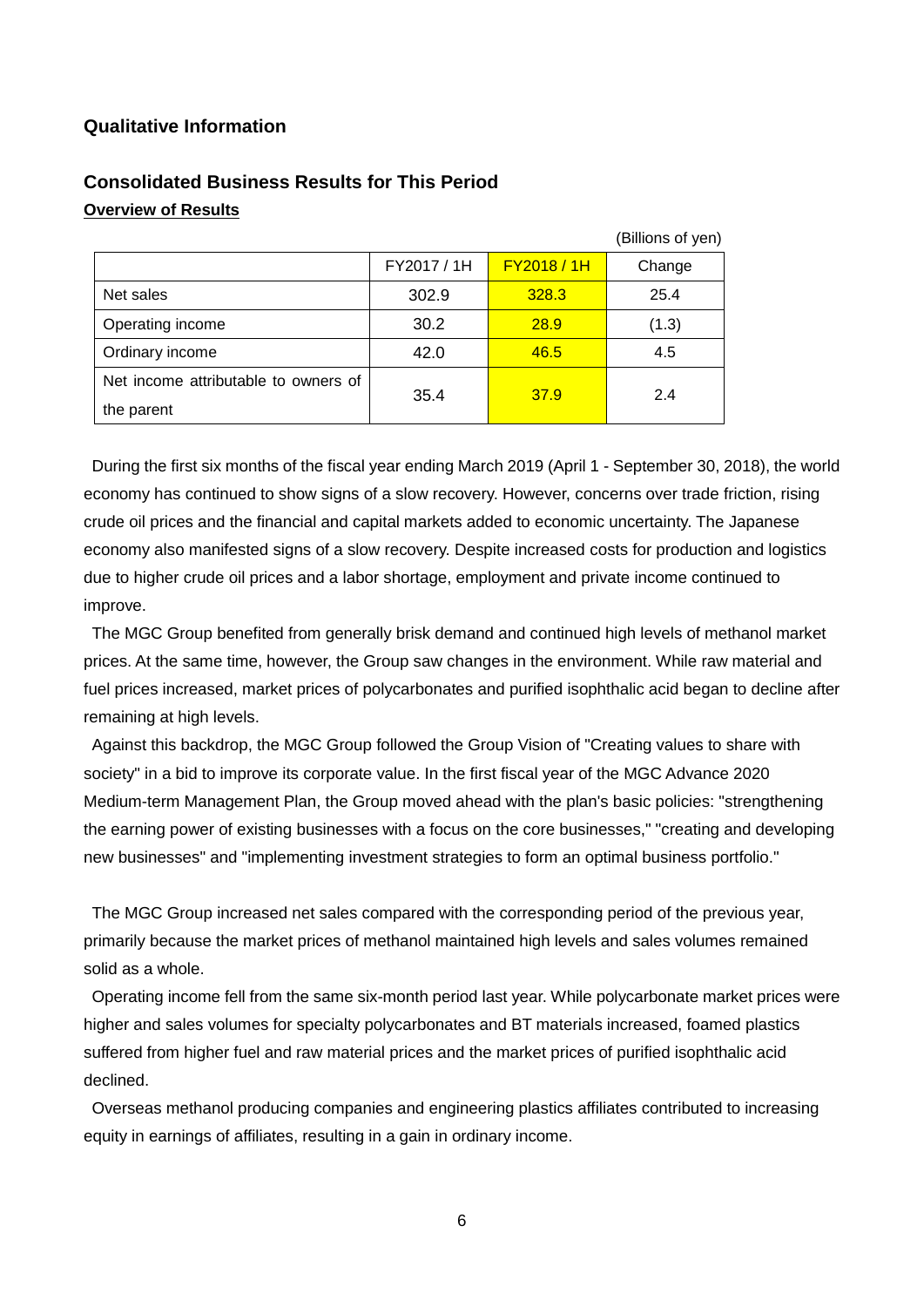### **Results by Business Segment**

### **Natural Gas Chemicals**

|                  |             |                    | (Billions of yen) |
|------------------|-------------|--------------------|-------------------|
|                  | FY2017 / 1H | <b>FY2018 / 1H</b> | Change            |
| Sales            | 75.2        | 88.1               | 12.8              |
| Operating income | 1.8         | 3.2                | 1.4               |
| Ordinary income  | 8.2         | 15.7               | 7.4               |

The methanol business grew in both revenue and earnings due to a substantial increase in methanol market prices compared with the same period of the previous year.

Methanol and ammonia-based chemicals had higher revenue due to an overall increase in sales volumes and an increase in the market prices of MMA-based products. Earnings from these chemicals, however, remained at the prior-year level, due to higher raw material prices.

Crude oil and other energy sources achieved prior-year-level earnings. Despite a crude oil price increase, crude oil sales volume dropped.

### **Aromatic Chemicals**

|                  |             |                    | (Billions of yen) |
|------------------|-------------|--------------------|-------------------|
|                  | FY2017 / 1H | <b>FY2018 / 1H</b> | Change            |
| Sales            | 104.6       | 107.1              | 2.4               |
| Operating income | 13.9        | 10.1               | (3.7)             |
| Ordinary income  | 13.5        | 9.7                | (3.7)             |

Specialty aromatic chemical products posted growth in both revenue and earnings compared with the previous year. The negative impact of higher raw material and fuel prices was more than offset by solid sales for meta-xylenediamine and aromatic aldehydes.

General-purpose aromatic chemical products suffered lower earnings. Negative influences included reduced profitability due to an increase in raw material and fuel prices and lower market prices of purified isophthalic acid.

Foamed plastics declined in earnings primarily due to higher raw material and fuel prices.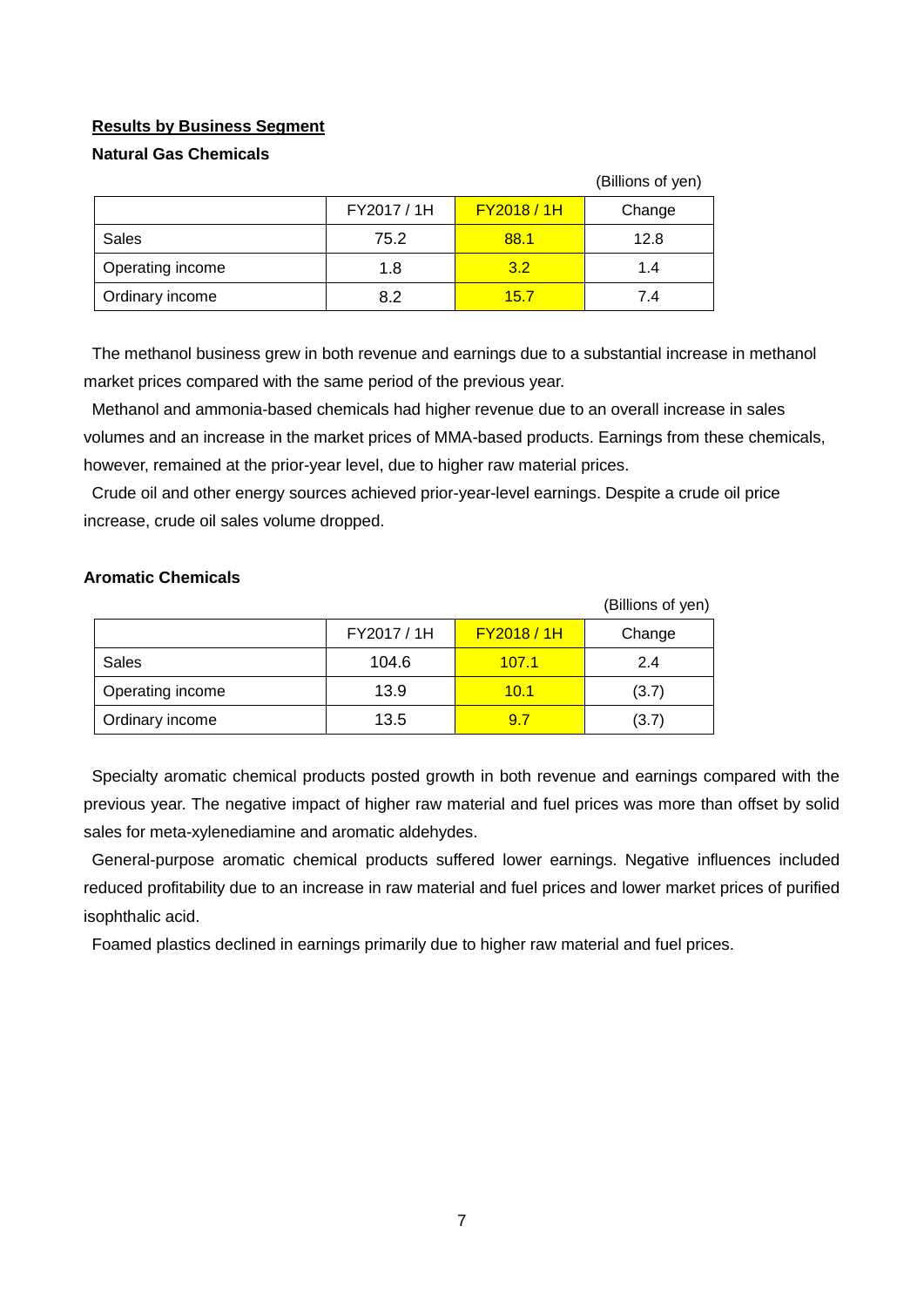### **Specialty Chemicals**

|                  |             |                  | (Billions of yen) |
|------------------|-------------|------------------|-------------------|
|                  | FY2017 / 1H | <b>FY2018/1H</b> | Change            |
| Sales            | 97.5        | 105.5            | 8.0               |
| Operating income | 13.4        | 14.1             | 0.7               |
| Ordinary income  | 17.2        | 17.8             | 0.6               |

Higher sales volumes increased net sales of inorganic chemicals, which unfortunately posted lower earnings due to increasing competition in liquid chemicals used for semiconductors and LCD displays.

The engineering plastics business increased both revenue and earnings. Despite a lower sales volume for films used in flat panel displays and higher prices of raw materials for polyacetal, these plastics benefited from growth in sales volumes for specialty polycarbonates used in smartphone camera lenses and a year-on-year increase in polycarbonate market prices.

### **Information & Advanced Materials**

|                  |             |                    | (Billions of yen) |
|------------------|-------------|--------------------|-------------------|
|                  | FY2017 / 1H | <b>FY2018 / 1H</b> | Change            |
| Sales            | 25.2        | 27.1               | 1.9               |
| Operating income | 2.0         | 2.5                | 0.4               |
| Ordinary income  | 2.9         | 3.0                | 0.0               |

Electronic materials achieved growth in both revenue and earnings, primarily due to steady sales volume for BT materials for semiconductor packaging, which are the core product category for the sub-segment. Oxygen absorbers such as AGELESS® dropped in earnings, primarily due to increasing competition in the domestic food market and inventory adjustments implemented by overseas customers.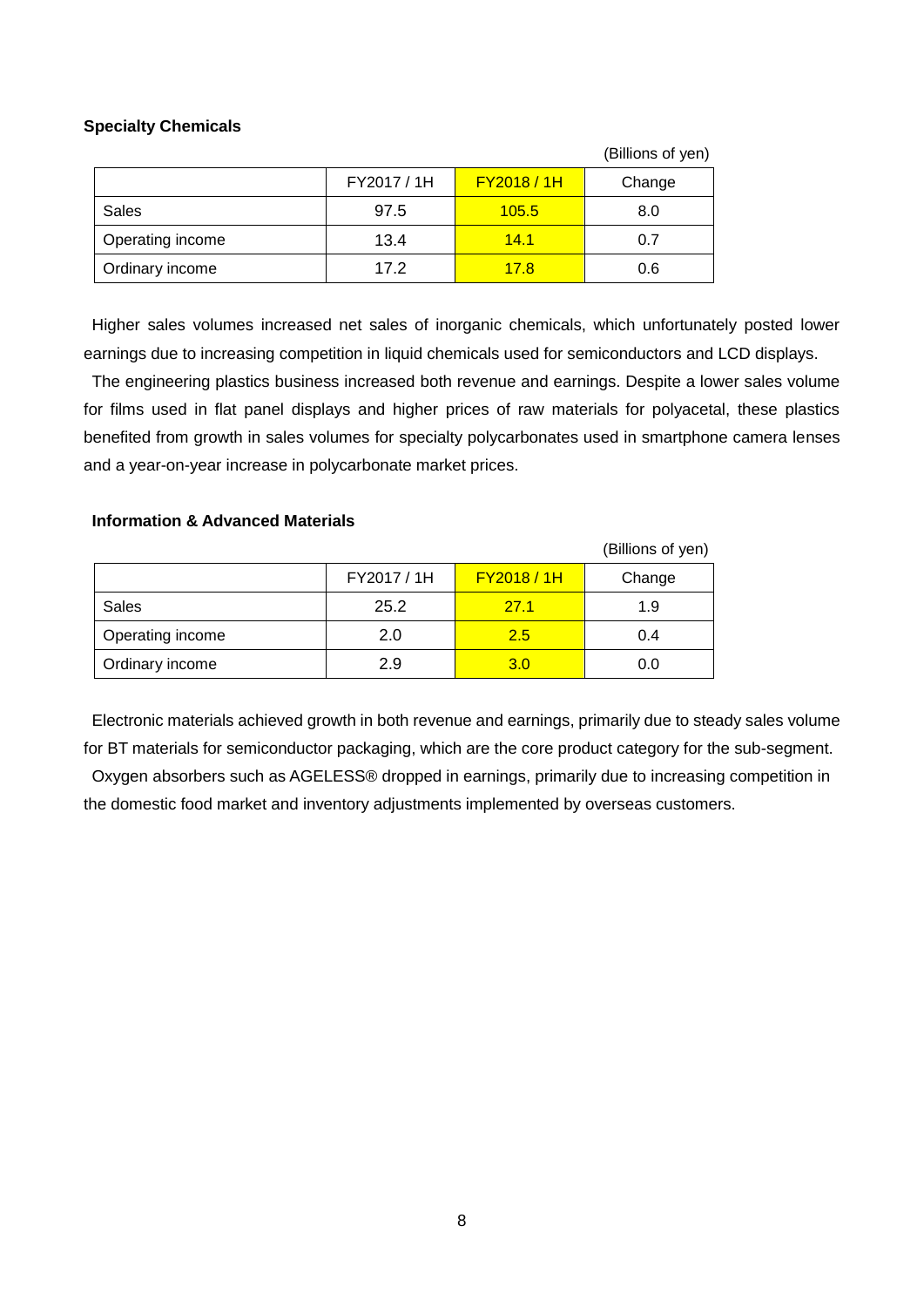### **Consolidated Business Forecasts**

Revision of non-consolidated business forecasts

Half year ending September 30, 2018 (April 1, 2018- September 30, 2018)

|                                       |           |                     |                    |                                                          | (Billions of yen)             |
|---------------------------------------|-----------|---------------------|--------------------|----------------------------------------------------------|-------------------------------|
|                                       | Net sales | Operating<br>income | Ordinary<br>income | Net income<br>attributable to<br>owners of the<br>parent | Net income<br>per share $(*)$ |
| Previously announced<br>forecasts (A) | 185.0     | 13.0                | 20.0               | 17.0                                                     | 79.59                         |
| Result (B)                            | 193.1     | 16.7                | 27.2               | 22.7                                                     | 106.67                        |
| Change $(B - A)$                      | 8.1       | 3.7                 | 7.2                | 5.7                                                      |                               |

The final non-consolidated financial results for the first six months of the fiscal year ending March 2019 (fiscal 2018) have generated differences from the forecasts announced on May 9, 2018. Some repair costs will be carried over to the second half of the fiscal year, and the research and development cost has been found to be lower than initially estimated. Another reason is that the posting of part of the dividends received from equity method companies was moved up to the first half of the fiscal year.

Revision of consolidated business forecasts

Full fiscal year 2018 (April 1, 2018  $-$  March 31, 2019)

*(Billions of yen)*

|                                       | Net sales | Operating<br>income | Ordinary<br>income | Net income<br>attributable to<br>owners of the<br>parent | Net income<br>per share (¥) |
|---------------------------------------|-----------|---------------------|--------------------|----------------------------------------------------------|-----------------------------|
| Previously announced<br>forecasts (A) | 640.0     | 53.0                | 75.0               | 61.0                                                     | 285.57                      |
| Revised forecasts (B)                 | 660.0     | 48.0                | 79.0               | 62.0                                                     | 290.22                      |
| Change $(B - A)$                      | 20.0      | (5.0)               | 4.0                | 1.0                                                      |                             |

Consolidated operating income for fiscal 2018 will be less than the corresponding previous forecast due to higher fuel and raw material prices and declining polycarbonate market prices. By contrast, a review of equity in earnings of affiliates now enables us to expect higher ordinary income compared with the previous forecast, which is primarily due to methanol market prices remaining at high levels. The above performance forecasts assume exchange rates of ¥110=\$1 and ¥130=€1, both unchanged from the previous forecasts, for the unelapsed months of the fiscal year.